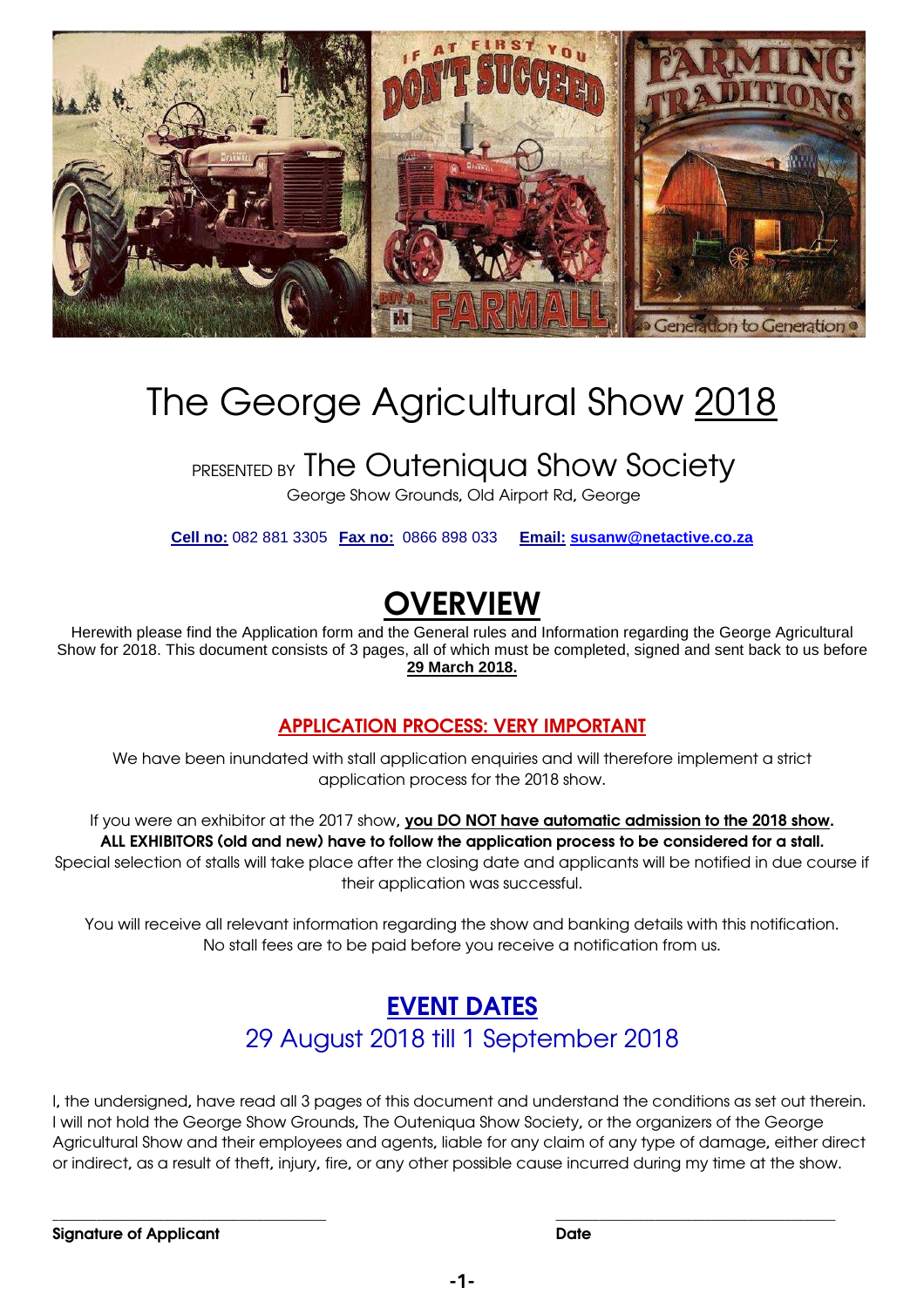

**APPLICATION FORM: (The 3 page COMPLETED FORM MUST REACH US BEFORE 29 March 2018)** 

| <b>TRADE NAME OF STALL</b>                   |                |                            |                    |                    |
|----------------------------------------------|----------------|----------------------------|--------------------|--------------------|
| <b>CONTACT PERSON</b>                        |                |                            |                    |                    |
| <b>POSTAL ADDRESS</b>                        |                |                            | <b>POSTAL CODE</b> |                    |
| <b>LANDLINE</b>                              | <b>CELL NO</b> |                            | <b>FAX NO</b>      |                    |
| <b>EMAIL</b>                                 |                |                            |                    |                    |
|                                              |                | <b>SIZE</b>                | <b>TARIFF</b>      | <b>MARK WITH X</b> |
| <b>MAIN EXHIBTION AREA (INDOORS)</b>         |                | $3m \times 3m$             | @ R850             |                    |
| <b>CHEESE AND WINE TENT</b>                  |                | $3m \times 3m$             | <b>T</b> bc        |                    |
| <b>OUTSIDE GENERAL</b>                       |                | $6m \times 6m$             | @ R900             |                    |
| <b>OUTSIDE FOOD</b>                          |                | $6m \times 6m$             | @ R1750            |                    |
| <b>JERSEY TENT</b>                           |                | $3m \times 3m$             | @ R1500            |                    |
| <b>OUTSIDE B Industrial and Agricultural</b> |                | $± 20m \times 15m$         | @ R1750            |                    |
| <b>OUTSIDE C Industrial and Agricultural</b> |                | $± 10m \times 10m$         | @ R1200            |                    |
| Extra Entry Tickets @R150 p/p for weekend    |                | <b>Only ONE free/stall</b> | @ R150             |                    |
| <b>3-Phase electricity</b>                   |                |                            | @ R250             |                    |

**DESCRIPTION OF THE PRODUCTS TO BE DISPLAYED (Items not specified here, will not be allowed)**

# **WE**<br>We will attend A Welcome Function: (info will be supplied at a later date) YES/NO \_\_\_\_

I, the undersigned, have read all 3 pages of this document and understand the conditions as set out therein. I will not hold the George Show Grounds, The Outeniqua Show Society, or the organizers of the George Agricultural Show and their employees and agents, liable for any claim of any type of damage, either direct or indirect, as a result of theft, injury, fire, or any other possible cause incurred during my time at the show.

\_\_\_\_\_\_\_\_\_\_\_\_\_\_\_\_\_\_\_\_\_\_\_\_\_\_\_\_\_\_\_\_\_\_\_\_\_\_\_\_\_\_\_\_ \_\_\_\_\_\_\_\_\_\_\_\_\_\_\_\_\_\_\_\_\_\_\_\_\_\_\_\_\_\_\_\_\_\_\_\_\_\_\_\_\_\_\_\_\_

**\_\_\_\_\_\_\_\_\_\_\_\_\_\_\_\_\_\_\_\_\_\_\_\_\_\_\_\_\_\_\_\_\_\_\_\_\_\_\_\_\_\_\_\_\_\_\_\_\_\_\_\_\_\_\_\_\_\_\_\_\_\_\_\_\_\_\_\_\_\_\_\_\_\_\_\_\_\_\_\_\_\_\_\_\_\_\_\_\_\_\_\_\_\_\_\_\_\_\_\_\_\_\_\_** 

**\_\_\_\_\_\_\_\_\_\_\_\_\_\_\_\_\_\_\_\_\_\_\_\_\_\_\_\_\_\_\_\_\_\_\_\_\_\_\_\_\_\_\_\_\_\_\_\_\_\_\_\_\_\_\_\_\_\_\_\_\_\_\_\_\_\_\_\_\_\_\_\_\_\_\_\_\_\_\_\_\_\_\_\_\_\_\_\_\_\_\_\_\_\_\_\_\_\_\_\_\_\_\_\_** 

**Signature of Applicant Date**